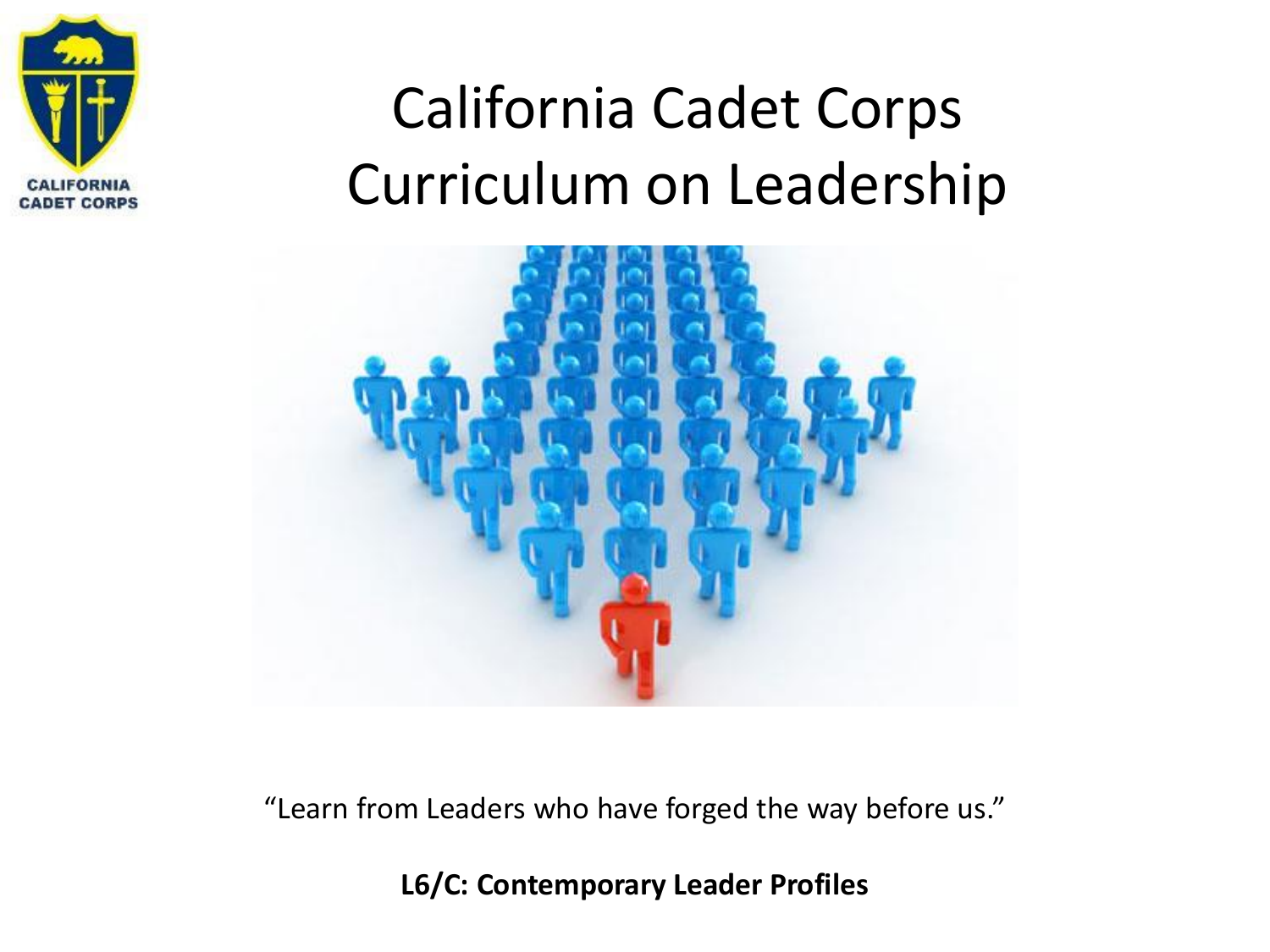

### Leaders Who Inspire You Agenda

Profiling a Leader Who Inspires You:

- [Step 1: Familiarize yourself with the Leadership](#page-3-0) Profile format
- [Step 2: Select a Leader to profile](#page-4-0)
- [Step 3: Research your Leader](#page-6-0)
- [Step 4: Write your Leader Profile](#page-7-0)
- [Step 5: Present your Leader Profile](#page-8-0)
- [Check on Learning](#page-9-0)

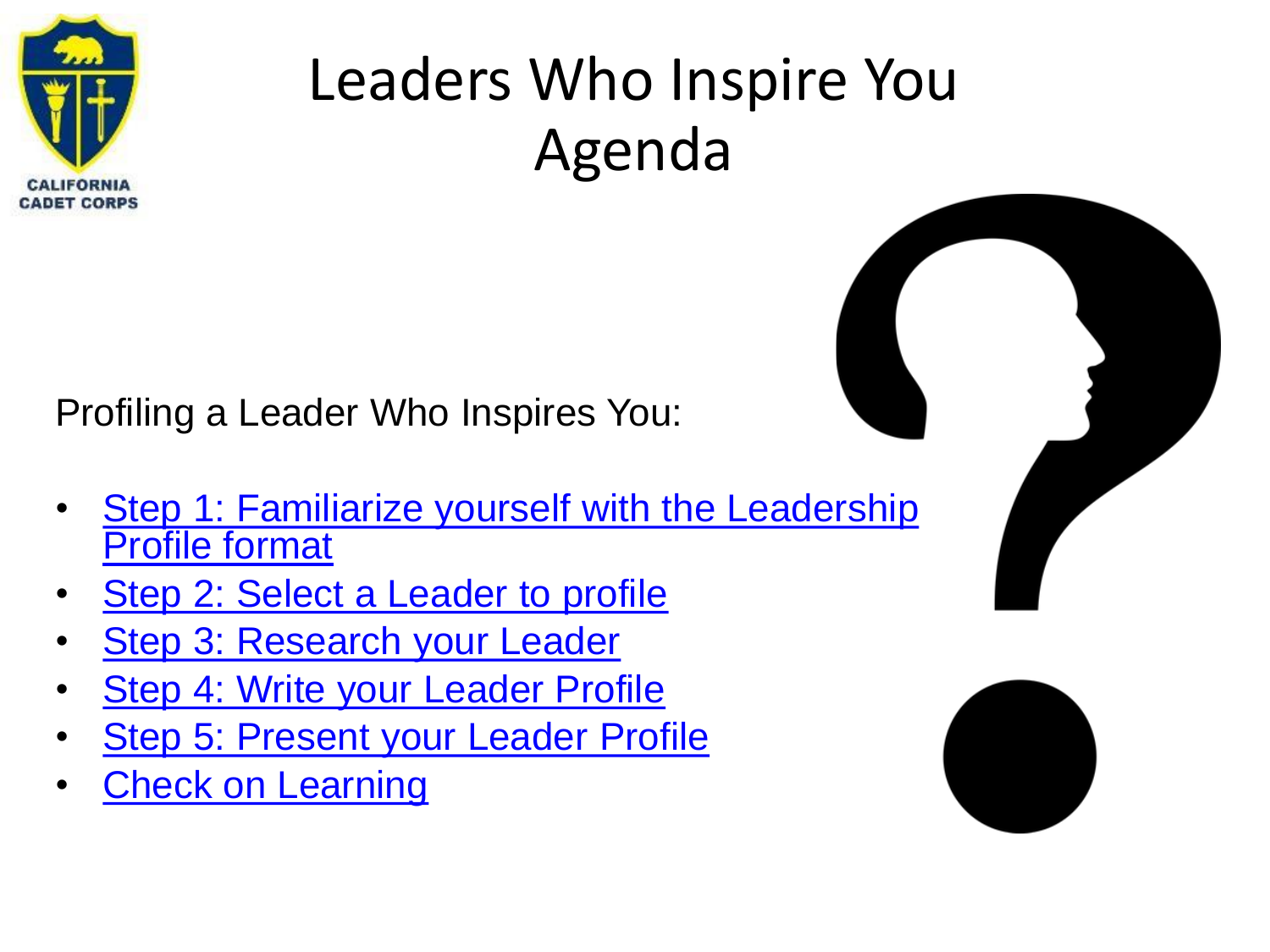

### **CONTEMPORARY LEADERSHIP PROFILES UNIT OBJECTIVES**

*The desired outcome of this unit is for cadets to learn how to profile leaders who inspire them; determine the reasons for their success, and what their experience added to the study of leadership.*

### **Plan of Action**:

- 1. Identify a leader who inspires you for their leadership or what they accomplished.
- 2. Develop a leadership profile in the general format provided, including
	- Biographical information
	- Leadership Lessons
	- Quotes from the Leader
	- Related books, if any
	- Related videos, if any
	- Related links
- 3. Compare the leadership of the inspirational leader to your own leadership skills, styles, and dynamics, and to what you've learned about leadership in your CACC experience.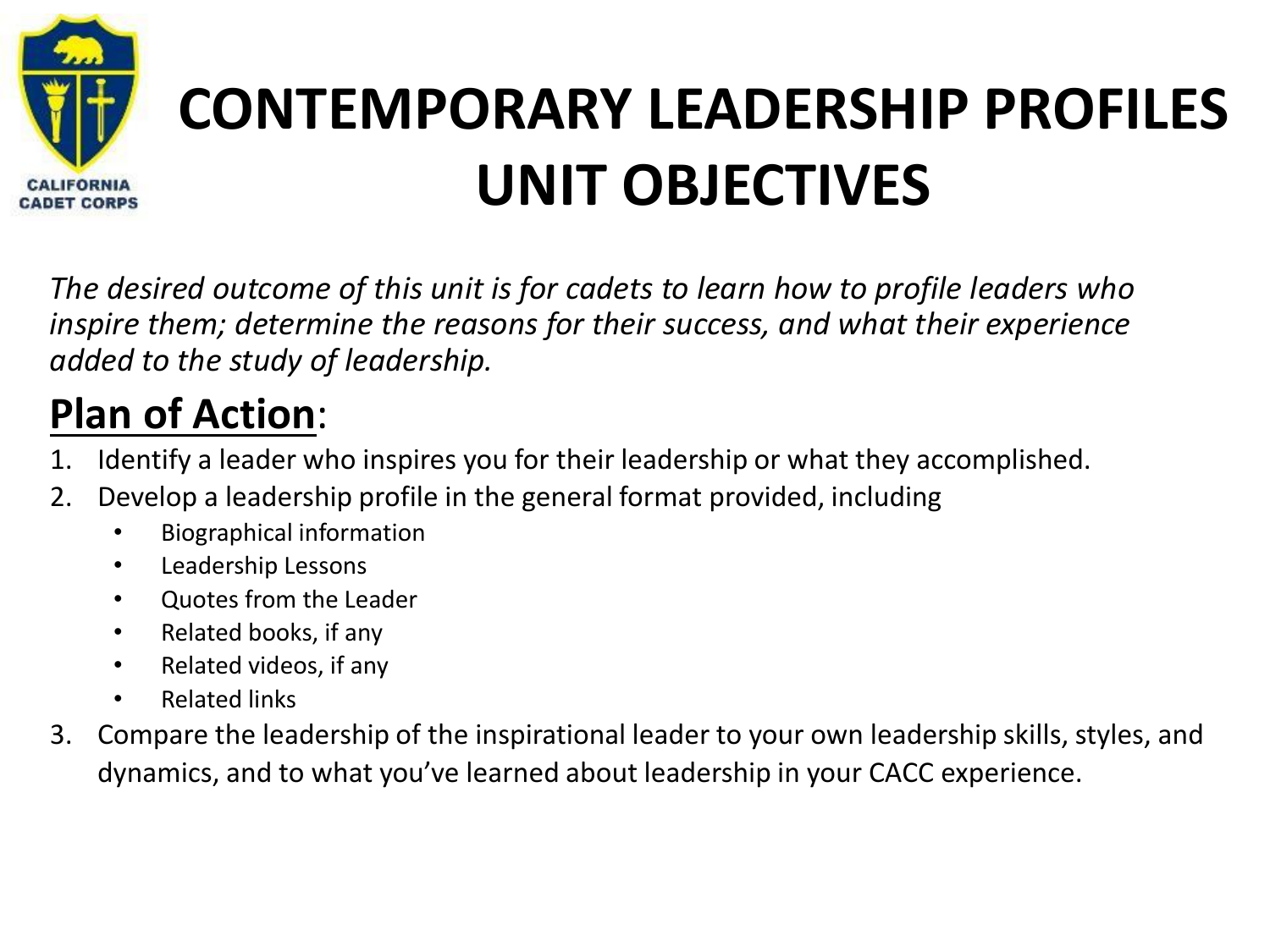<span id="page-3-0"></span>

Step 1

**CURRICULUM DERSHIP** 

"Learn from Leaders who have forged the way before us."

#### **Familiarize yourself with the Leadership Profile format**

- Take a look at some leadership profiles in L6A and L6B
- Note the format
- Note the type of information included
- Note the types of references used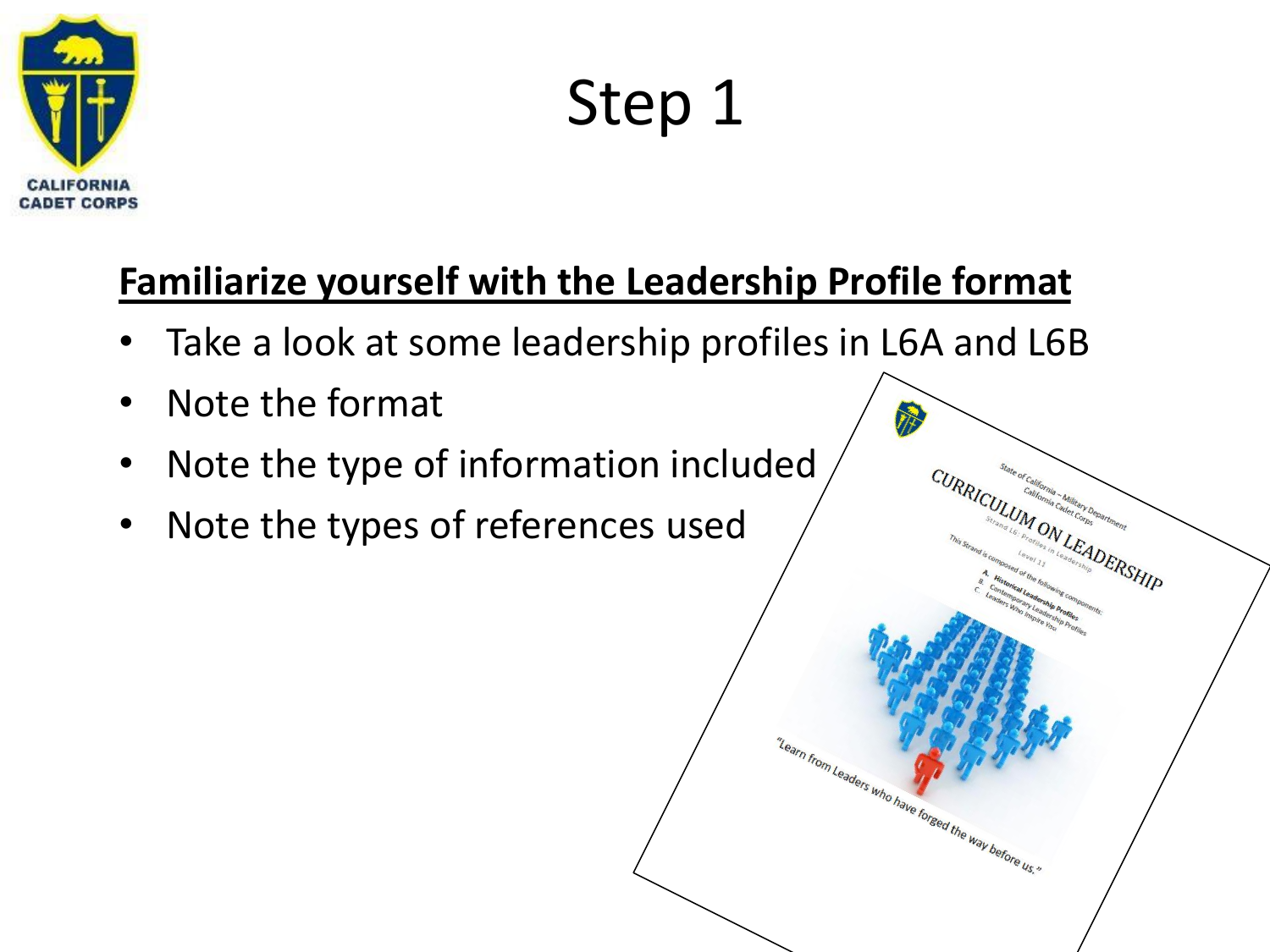<span id="page-4-0"></span>

# Step 2

#### **Select a Leader to profile**

- Should be a public figure (historical or contemporary)
- Should be someone you find inspiring in some way
	- ❖ For what they accomplished
	- ❖ For how they lead
- Shouldn't be one of the leaders profiled in L6A or L6B
- Shouldn't be from [www.LeadershipGeeks.com](http://www.leadershipgeeks.com/)
- Commandants shouldn't assign leaders
	- ❖ Part of the process is thinking about leadership and making your own selection
- May be a leader from any venue (politics, military, business, entertainment, sports)
	- ❖ Not just someone famous, but a LEADER
- Alternately, you may profile a local leader someone you have access to and can interview
- Select a Leader, not a Hero

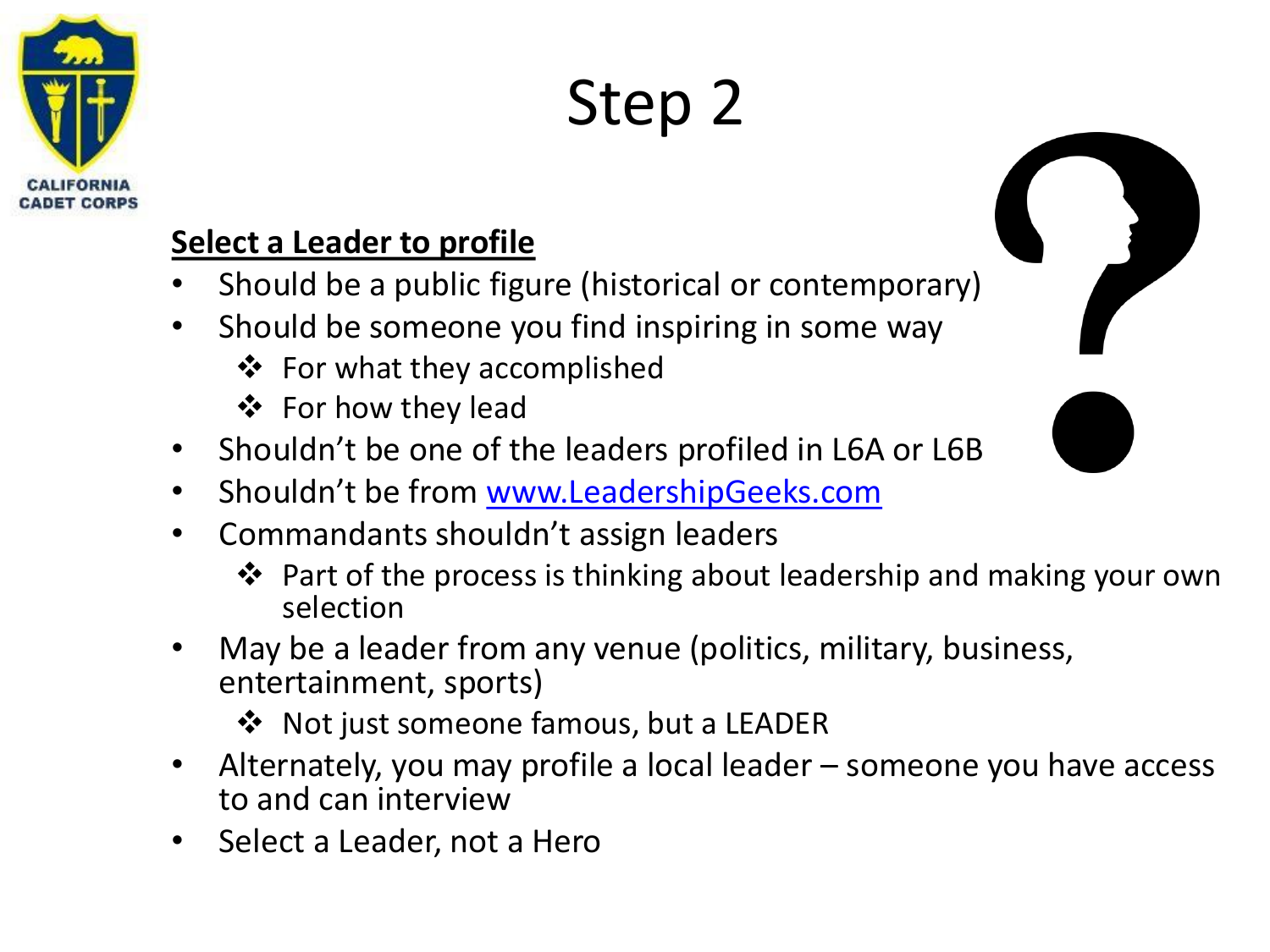

### Step 2, continued

For your inspirational leader, try to answer these questions:

- What has the leader accomplished? What is their vision?
- Can you identify the style of leadership used? This is sometimes hard because people don't just fit into one category – they act differently in different situations.
- What leadership lessons can we take away?
- What traits does he/she exhibit?
- What do you admire about him/her?
- Is there anything about the leader that you dislike and don't want to emulate?
- Is there controversy about the leader and what he/she did or believed?
- What did you learn that you can use to improve your own leadership?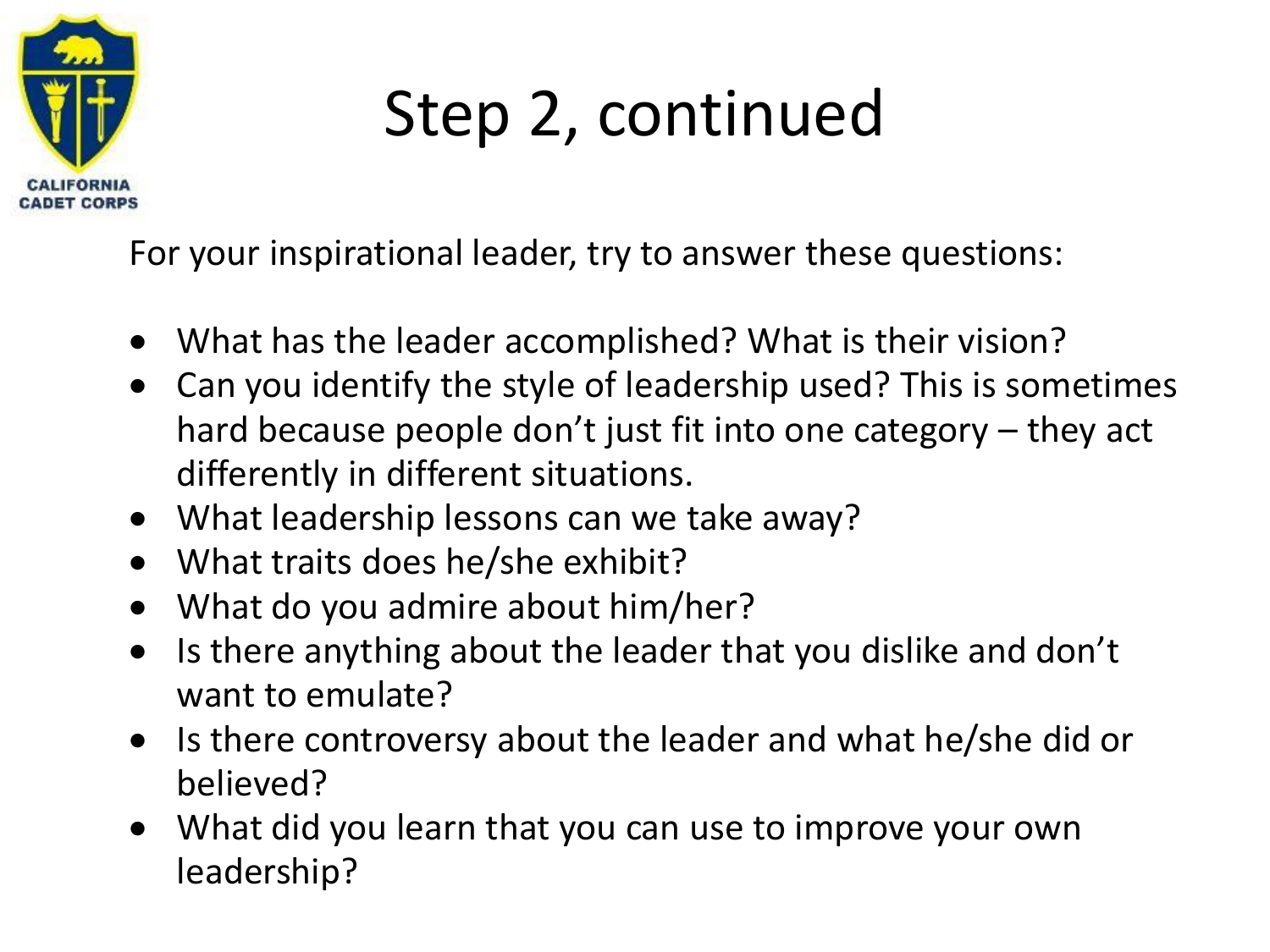<span id="page-6-0"></span>

Step 3

#### **Research your Leader**

- Gather information
- Seek out websites, books, magazines or information available in your world through interviews
	- Interview the leader and anybody who can provide more insight into their leadership (their followers, boss, peers)
	- What kind of information would people in these roles have that the leader may not even know?

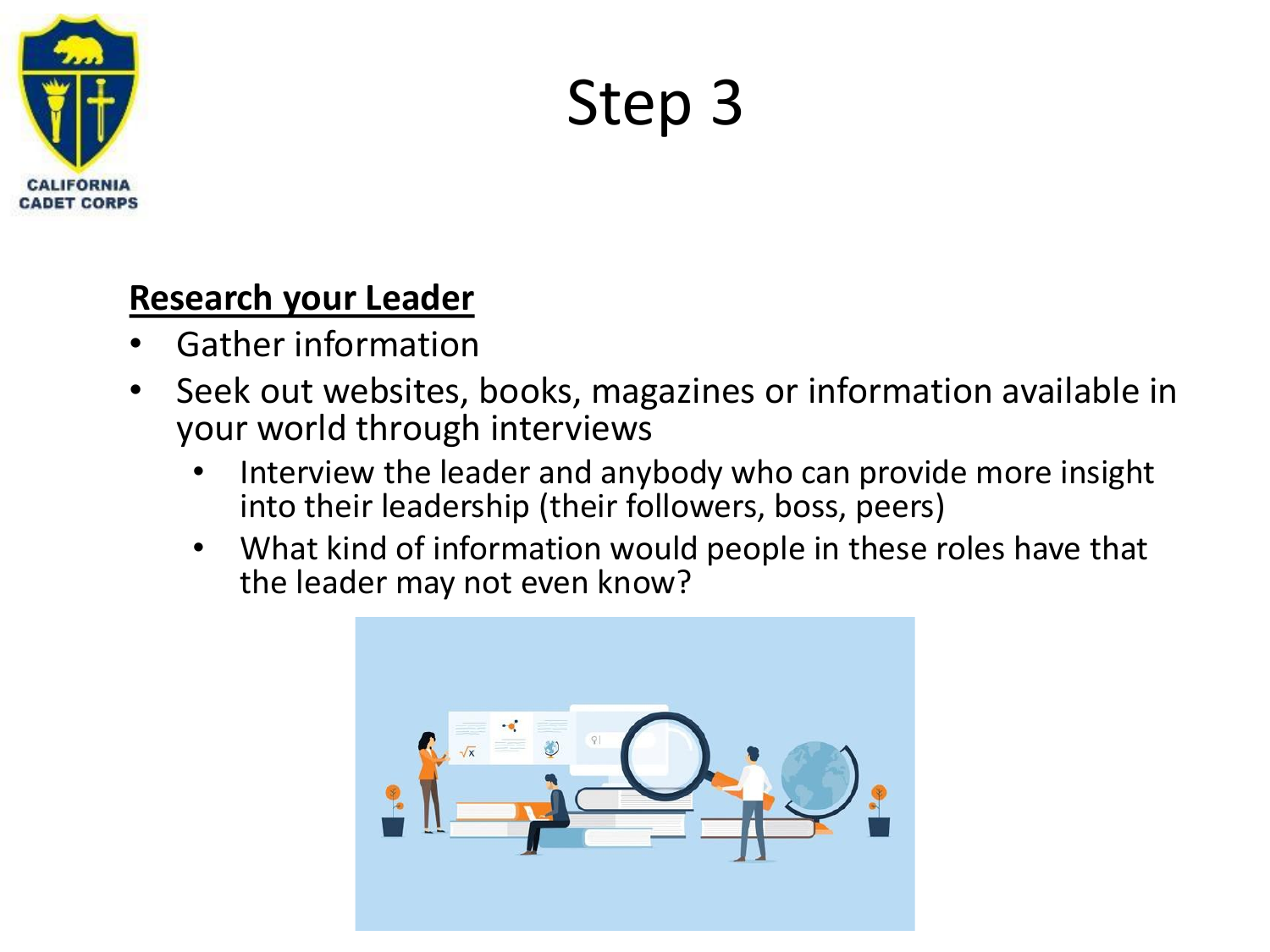<span id="page-7-0"></span>

# Step 4

#### **Write your Leader Profile**

- Organized using the given format
- Helps the reader understand the Leader's accomplishments, style, and/or lessons about leadership
- If there are no books or videos on the leader, you may skip those sections
- Include references from your research

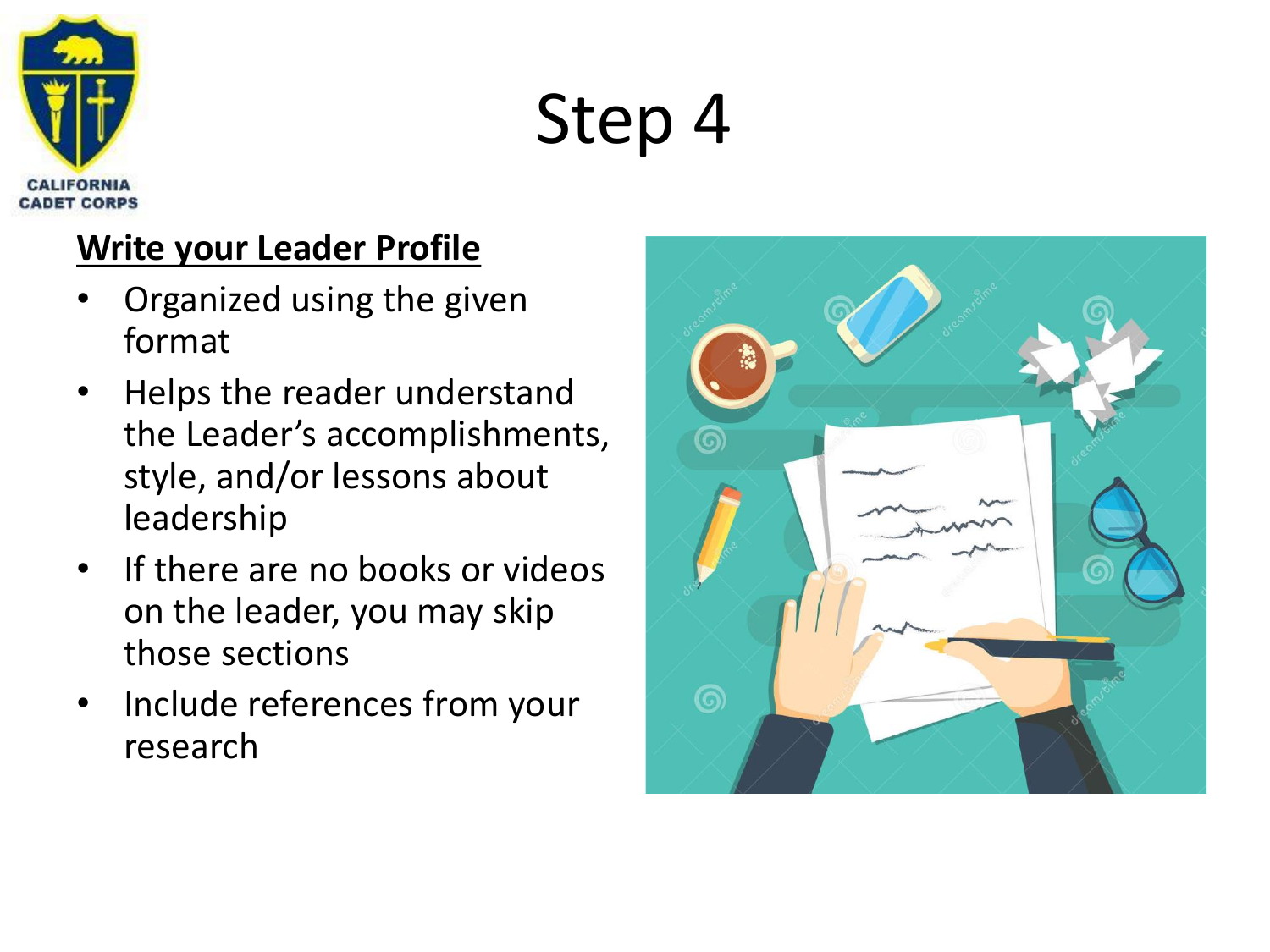<span id="page-8-0"></span>

# Step 5



#### **Present your Leader Profile**

- If desired, present your Leader Profile to your Cadet Corps class
- Use slides or videos
	- Better conveys information
	- Gives a better 'picture' of the leader
- Focus most on the 'lessons learned' about leadership from studying this leader